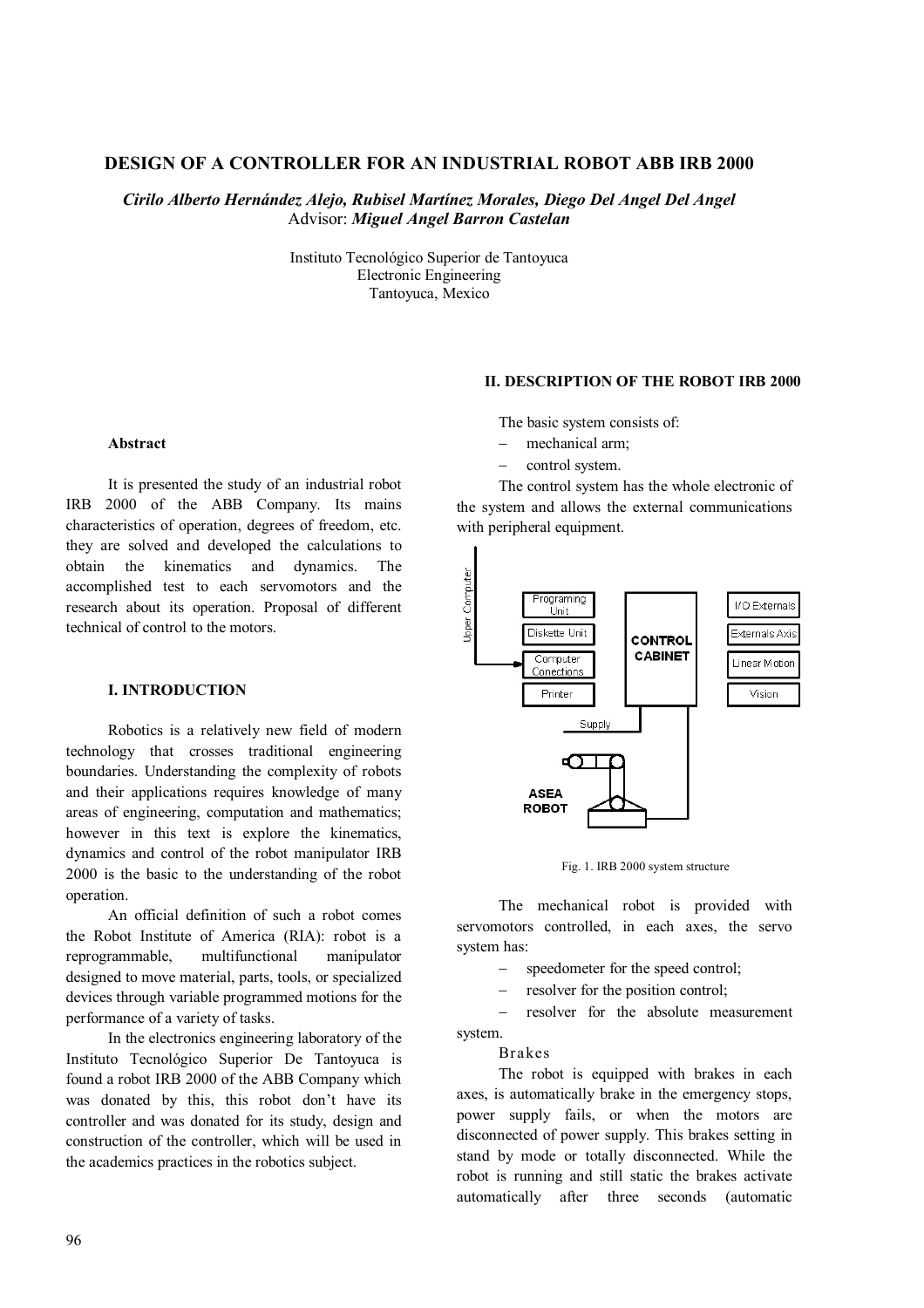operation) or after five seconds. The brakes can turn off manually one by one through of switches in the side of the robot.

## Motion structure

- Axis Motion
- 1 Rotation of mechanical arm.
- 2 Movement toward forward and back of the inferior arm.
- 3 Movement upward and down of the arm superior.
- 4 Movement of the entire wrist.
- 5 Pendulous movement of the wrist with respect to its axis.
- 6 Rotation of the coupling plate.



Fig. 2. Motion structure of mechanical arm

### Coordinates system

All the positions of the robot are expressed through the coordinates system that which describe the positions of the robot in the space. This system is setting to the base of the robot with plane X - Y in floor and the axis Z noting upward and concentric to the first rotation shaft.

The path between the positions can be executed in three different coordinate systems: rectangular coordinates, robot coordinates and modified rectangular coordinates. Each one of the coordinate systems will produce a different path and are used according to the needs of speed, precision and direction. All can be activated through instructions in a robot program.



Fig. 3. Coordinate system of robot IRB 2000

For the manual movements have to be three coordinate systems: coordinates system in the base, coordinates system of the tool and the robot coordinates system according to the following graph:



Fig. 4. Articulated configurations

The manual coordinates system is always setting to the assembly bridle of the robot, having the origin in the center of the bridle. The coordinates system of the tool takes its origin in the TCP (tool center point) and is defined respect to the manual coordinates system of the robot, and serves to define objective or final positions of the robot, and in this way the coordinates system of the tool is moved to coincide with the final coordinates system shown in the graph.

The movements and degrees of freedom of the robot IRB 2000 are described in table below.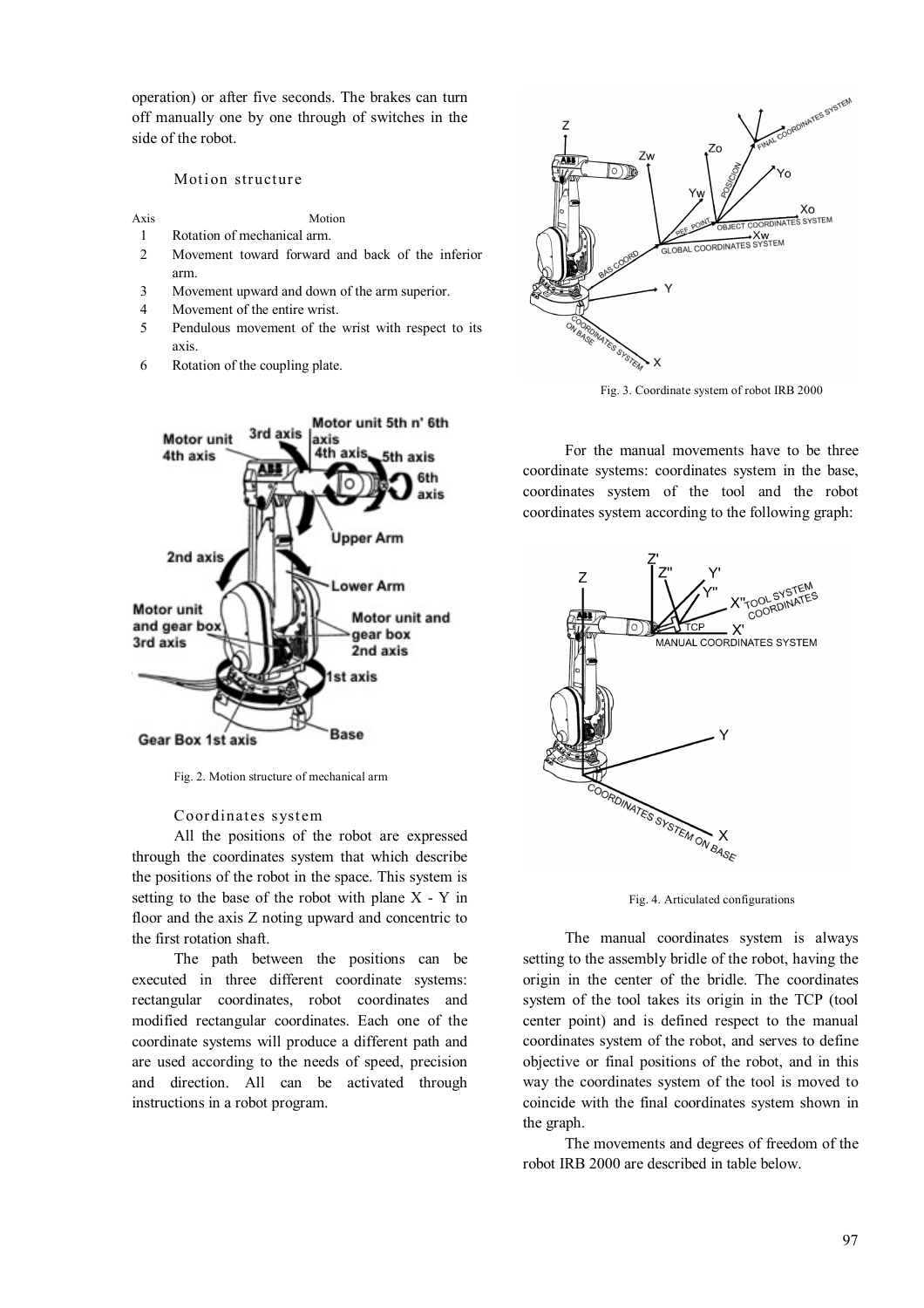| Motion           | Workspace                     | Max. Speed, °/sec |
|------------------|-------------------------------|-------------------|
| Axis 1: Rotation | $+180^{\circ} - -180^{\circ}$ | 115               |
| Axis $2:$ Arm    | $+100^{\circ} - -100^{\circ}$ | 115               |
| Axis $3:$ Arm    | $+60^{\circ} - -60^{\circ}$   | 115               |
| Axis 4: Wrist    | $+200^{\circ} - -200^{\circ}$ | 280               |
| Axis 5: Lurching | $+120^{\circ} - -120^{\circ}$ | 300               |
| Axis 6: Draft    | $+200^{\circ} - -200^{\circ}$ | 300               |

Scopes of the robot's axis IRB 2000

IRB 2000 manipulates charges in a wide work area, with great rapidity and precision. This robot is particularly adapted for arc welding, application of adhesives and manipulation of materials, because its speed, wide work area and the inherent flexibility of the design of their 6 shafts. The admissible maximum load is of 10 Kg and depends on the distance to the center on the wrist.

The set of points in the space that they can be reached by the extreme of the wrist of the robot constitute its workspace. Remain limited by the maximum angle or linear displacement that permits the joints and the length of the arms.



Fig. 5. Workspace of the robot IRB 2000

## **III. LABORATORY TESTS**

The first stage was consisted of the identification of all the electrical wiring of the robot, the conditions of this, as well as of the servomotors and the brakes, those which were examined feeding them of independent way. Firstly it is carried out the turn off of the brakes applying a direct current voltage of 24 V what permitted to examine the movements of the mechanical arm manually and its workspace upon making this were found problems with the operation of some of the brakes, therefore it was necessary to give them maintenance.

The study and the tests of the servomotors was accomplished applying alternating current voltage of 330 V seeing that at the beginning of the project were thought that the three phase servomotors were of alternating current, this provoked a lacking operation of the servomotors those which presented an excessive warming in short periods of work approximately 1 minute. In these accomplished tests also there were problems for lack of maintenance of the equipment.

### Building a control circuit of phase

It was accomplished a circuit of control of phase in order to control the speed of the servomotors with the one which was obtained a control of 90 to 0 degrees.



Fig. 6. Circuit of control by phase angle

The proposed circuit counts with three transformers connected in delta – delta to reduce the voltage to 12 VCA, after this signal is rectified and it is compared with a small voltage around the milivolts obtaining thus small pulses in each crossing by zero. Using operational amplifiers in configuration of integrator is obtained a signal saw teeth, furthermore the crossing pulses by zero begin and end at the same time that the signal of the integrator, this permits that this signal will be compared with an equal or smaller voltage to the peak voltage of the signal of the integrator, something which permits to have a pulse width that causes that the triac drives in that time.

This circuit was proved with three focus one for each three phase line as like a mono phase AC motor, the obtained results were satisfactory, not thus for the servomotors particular case of study.

#### Control by voltage

As following proposed of control for the servomotors is tried reducing the voltage with a transformer, one for each phase.

Upon applying a small voltage to the servomotors these respond with under torque and present little warming, however upon increasing the voltage the torque increases to, as like as the temperature of the servomotors quickly therefore also it was discarded by its lacking operation.

Trip to the Mexico city (ESIME – IPN)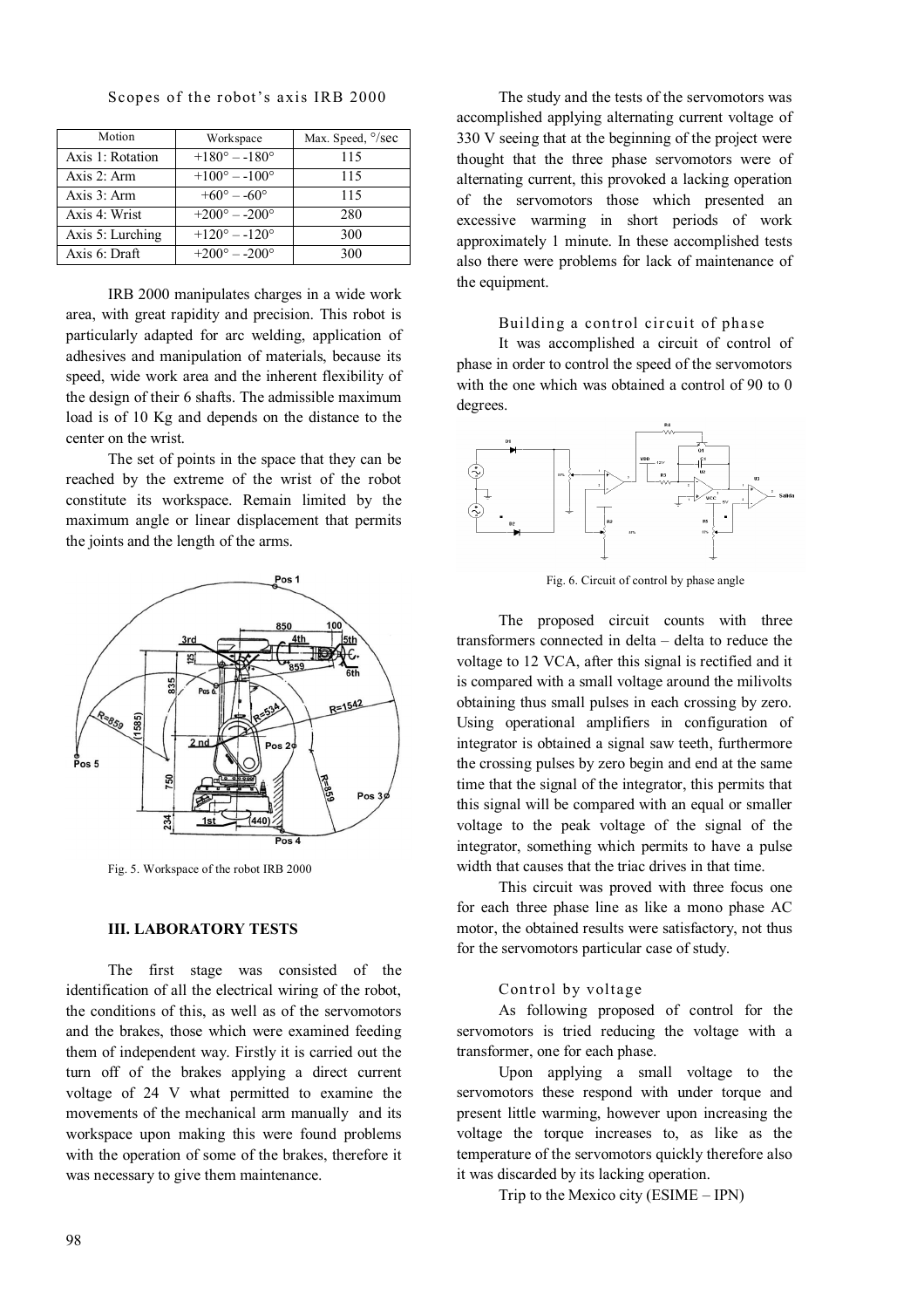It was accomplished a trip to the Mexico city to the high school of Electrical Mechanical Engineering (Escuela Superior De Ingeniería Mecánica Eléctrica) in search of information about of the robot ++IRB 2000 operation, in this visit was provided the necessary information for the knowledge of the servomotors operation, because could be discovered that the servomotors are not of alternating current but of direct current.

In the ESIME also count with two robots of the ABB industry very similar to which is found in the ITSTA.



Fig. 7. Robots ABB in the ESIME – IPN

# **IV. PROPOSAL OF A CONTROL CIRCUIT DC**

There were several control circuit designs for mono phase DC motors as the following:



*Fig. 8. Control circuit for a monophasic DC motor*

It is considered a circuit to vary the speed, it is an astable oscillator of 1 to 10 KHz, this frequency is entered a transistor to amplify the signal that enters the Mosfet commuting to the frequency of the oscillator. Upon varying the frequency is possible to vary the speed of the motor.

The circuit show below makes possible the variation of the voltage by means of frequency.



Fig. 9. Circuit to vary the voltage

In the image below is shown the circuit of control for an inductor of a three phase DC motor, firstly, are compared the signals A, B and C to obtain positive and negative pulses. These pulses are entered a transistor to amplify the signals and again to other transistor to induce the necessary voltage to the MOSFET's gate. Once it activated the MOSFET happened through him voltage or ground according to the sequence.



Fig. 10. Control circuit for an inductor of a three phase DC motor

In following table is shown the sequence of each phase of the motor, this sequence is obtained in the window comparator. The first comparator that is shown in the circuit of the image of up, give the pulses show in red and the second comparator give